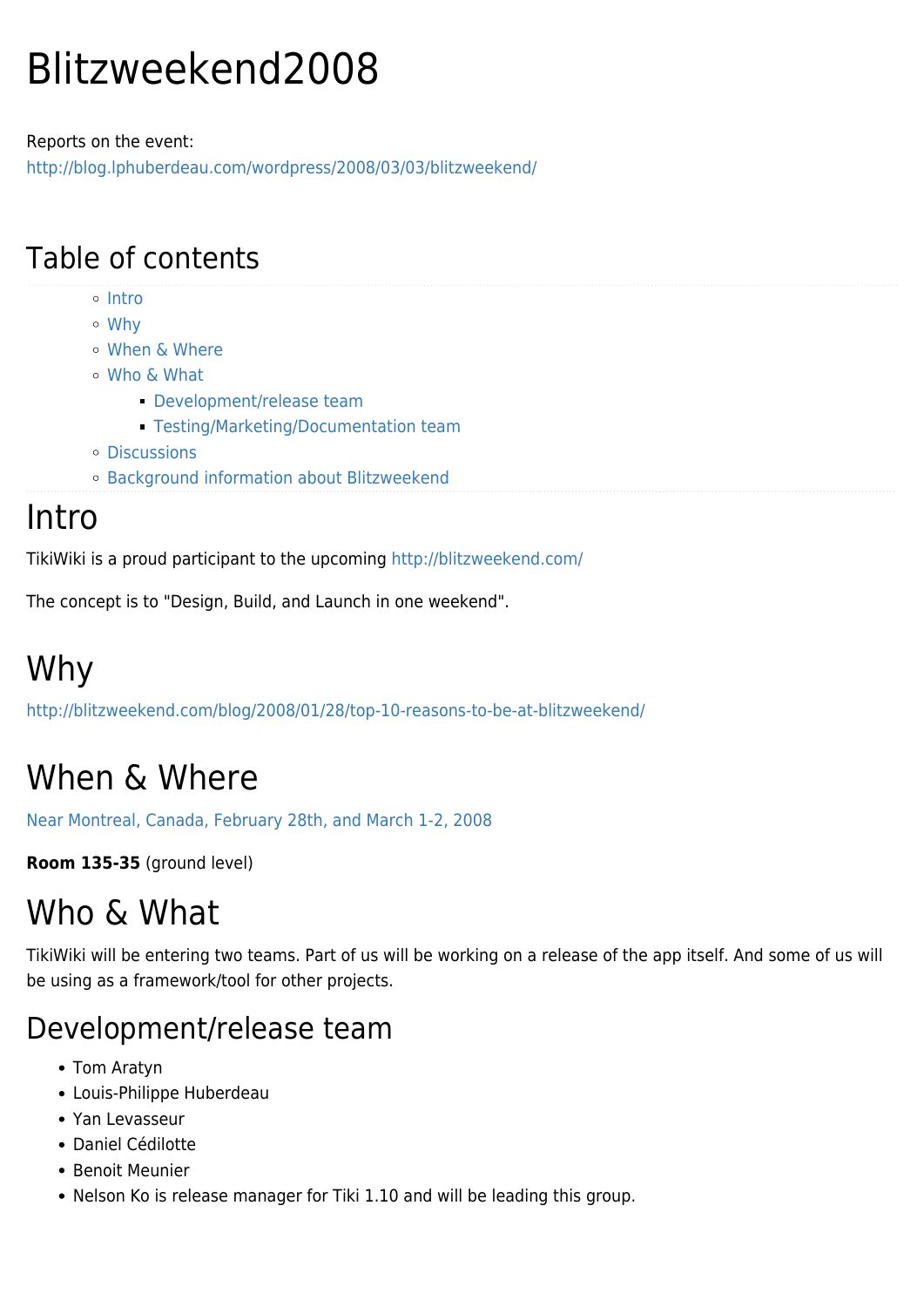The development team's goal is to try to package a release candidate or Beta version of Tiki 1.10 . Refer to [Release110Beta1Todo.](https://tiki.org/Release110Beta1Todo) If unsuccessful, at least hack away so hard at the [todo list](https://tiki.org/Release110Checklist) that Tiki 1.10.0 will now be weeks away and not months away. For more general developer information on Tiki 1.10, refer to [Branch110](http://dev.tiki.org/Branch110)

### Testing/Marketing/Documentation team

- Hugo Laporte
- Jean-Robert Bisaillon
- Majken "Lucy" Connor
- Claire Joly
- Régis Barondeau
- Rodolfo Aular
- Nathalie Laporte
- Cyrille Maltot
- Sébastien Paquet
- Thierry Moreau
- Jean Georgiadis popped in for the discussion about [www.projectmanagementwiki.org](http://www.projectmanagementwiki.org)
- Marc Laporte will be leading this group

Each will work on testing, finding & reporting bugs, writing documentation & marketing. Some will work on their own TikiWiki-powered projects to be launched at the end of the Blitz week-end. For example:

- [www.soscontribuables.ca](http://www.soscontribuables.ca) is to be Tikified by Claire.
- [www.projectmanagementwiki.org](http://www.projectmanagementwiki.org) is to be launched by Régis and Rodolfo (just default TikiWiki install for now. No content yet.
- Daniel Cédilotte will be Tikifying a personal site
- Cyrille Maltot will be working on wiki.synairgis.com

I hope there will 1-2 other projects as well (to be confirmed)

Hugo will be an observer/student. Lucy and Tom are coming from Toronto. Nelson from Ottawa. All the others are from the Montreal area. We still need a web designer (icons, logos, overall design, etc)

If you have a project you wanted to do eventually with TikiWiki (or even something else). Don't delay. Come to the Blitz and work on it. As a group, things happen so much faster! After Bring-Your-Own-Wine, it's Bring-Your-Own-Project!

There is nothing like real projects like this to uncover real bugs and solve them efficiently. Everyone will learn and share.

## **Discussions**

While we have a group, it's a great time to have some live discussion about various topic. Each topic could take a lot of time, so we are going to keep it short (max 1 hour). The follow-ups can be online

• How do we coordinate for the Blitzweekend? wiki page of course, but also mailing list? forum? )[Forum and](http://doc.tiki.org/Forum%20and%20List%20Synchronization) [List Synchronization](http://doc.tiki.org/Forum%20and%20List%20Synchronization), IRC ?